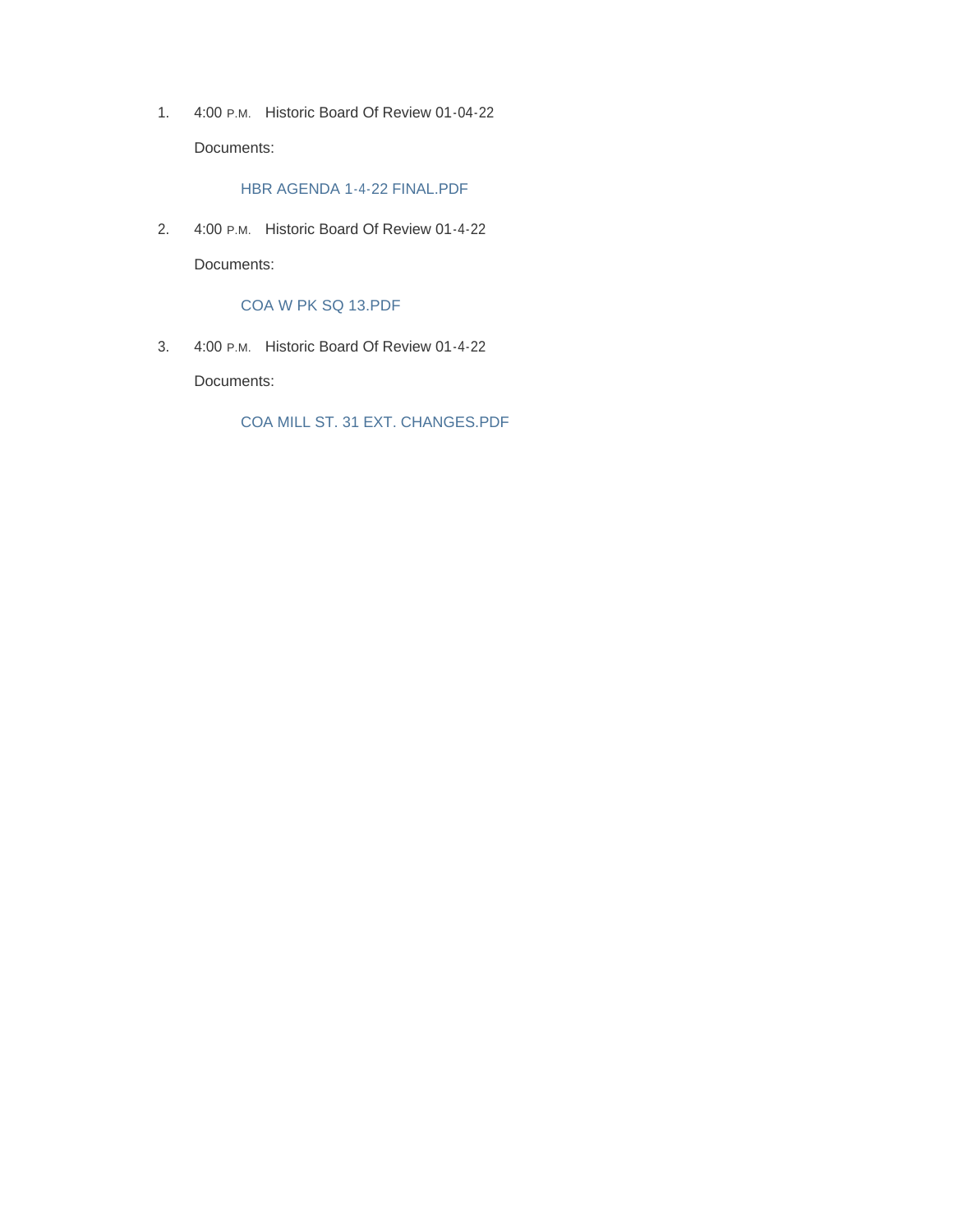**City of Marietta**



205 Lawrence Street Post Office Box 609 Marietta, Georgia 30061

# **Meeting Agenda**

## **MARIETTA HISTORIC BOARD OF REVIEW**

*David Freedman, Chairman Rebecca Nash Paden, Vice-Chairman Christopher G. Brown, Secretary Ward 4-Vacant Dorothy Woodruff, Board Member Louise Griffin Williams, Board Member Stacy Smith, Board Member Martin Kendall, Board Member Johnny M. Walker, City Council At Large*

| Tuesday, January 4, 2022 | 4:00 PM | <b>Marietta City Hall Council Chambers</b> |
|--------------------------|---------|--------------------------------------------|
|                          |         |                                            |

**NOTE: Applicant and those in favor have a total of 15 minutes to make their presentation to the Board. Applicant may reserve any portion of this time for rebuttal. All those in opposition have a total of 15 minutes to present comments to the Board.**

#### **CALL TO ORDER:**

#### **MINUTES:**

| 20211161         | <b>Regular Meeting Minutes</b>                                                                                                                                                                                                                                                                                                                                             |
|------------------|----------------------------------------------------------------------------------------------------------------------------------------------------------------------------------------------------------------------------------------------------------------------------------------------------------------------------------------------------------------------------|
|                  | Review and approval of the November 29, 2021 Historic Board of Review regular meeting<br>minutes.                                                                                                                                                                                                                                                                          |
| <b>BUSINESS:</b> |                                                                                                                                                                                                                                                                                                                                                                            |
| 20161227         | <b>Disclosure from Historic Board of Review Member Stacy Smith</b>                                                                                                                                                                                                                                                                                                         |
|                  | This is a disclosure for any application that comes before the Historic Board of Review for<br>Herbert S. Goldstein Family Limited Partnership, PMG Investors LLC, Marietta Properties,<br>LLC, Mary Goldstein or PMG Whitlock Ave, LLC or where one of the above entities is<br>shown as the owner. Philip M. Goldstein owns and or is general partner and/or manager for |

the above entity or entities. I am a tenant of Philip M. Goldstein who is an owner, manager and/or general partner of the above entity. Philip M. Goldstein is the father of

Councilman Joseph Goldstein.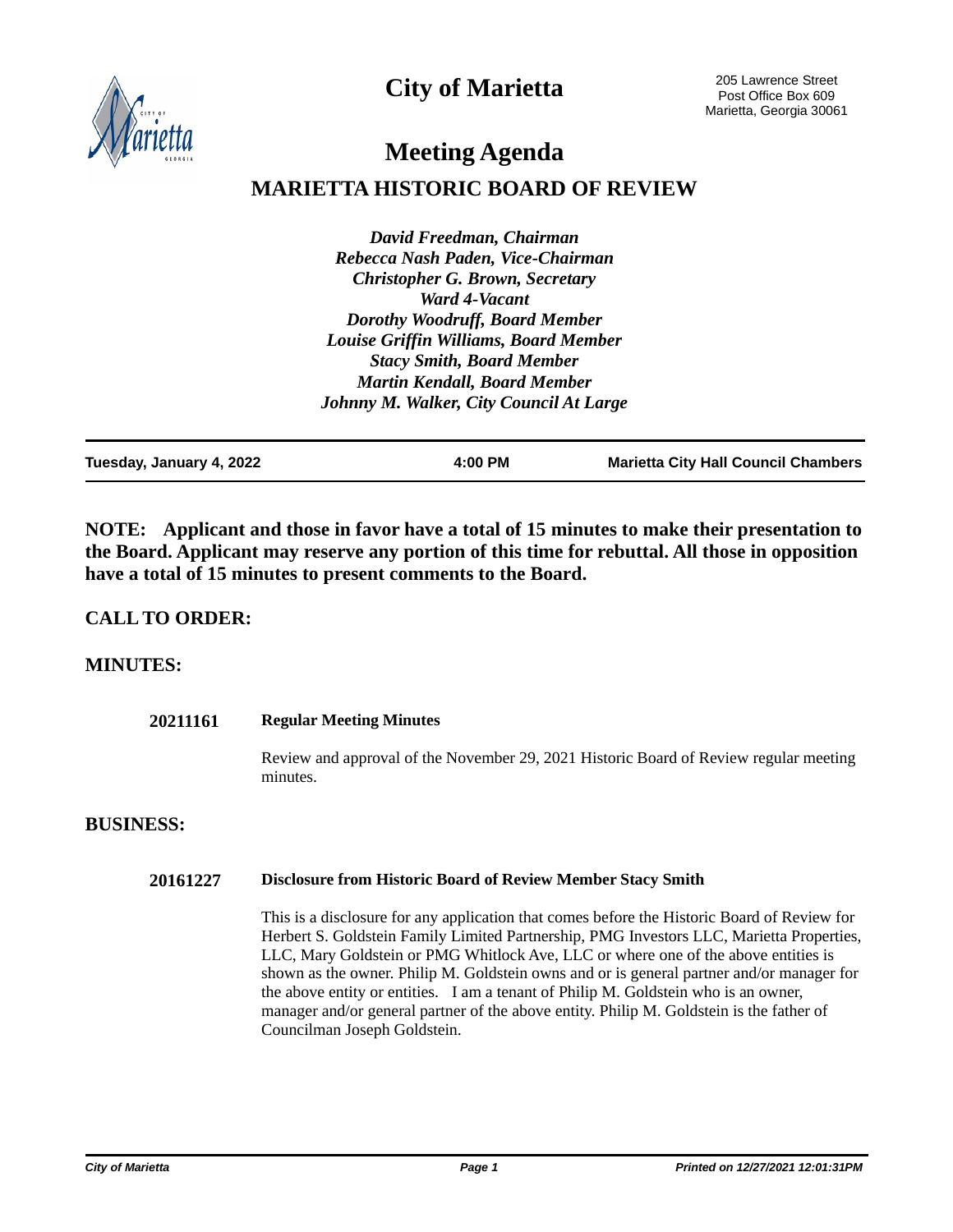#### **20210880 13 West Park Square-Marietta Counseling Practice**

Applicant, Rebekah Evans, is seeking approval to install a new business sign.

#### **20211158 31 Mill Street LLC-Exterior Changes-Paint/Repair**

Applicant, Arva O. Lumpkin-White, is seeking approval for replacement of some windows, replacement of roof, 2nd floor siding (unable to see from street), paint windows/doors to suites, add one (1) awning. Paint building possibly in latter part of the year.

#### **ADJOURNMENT:**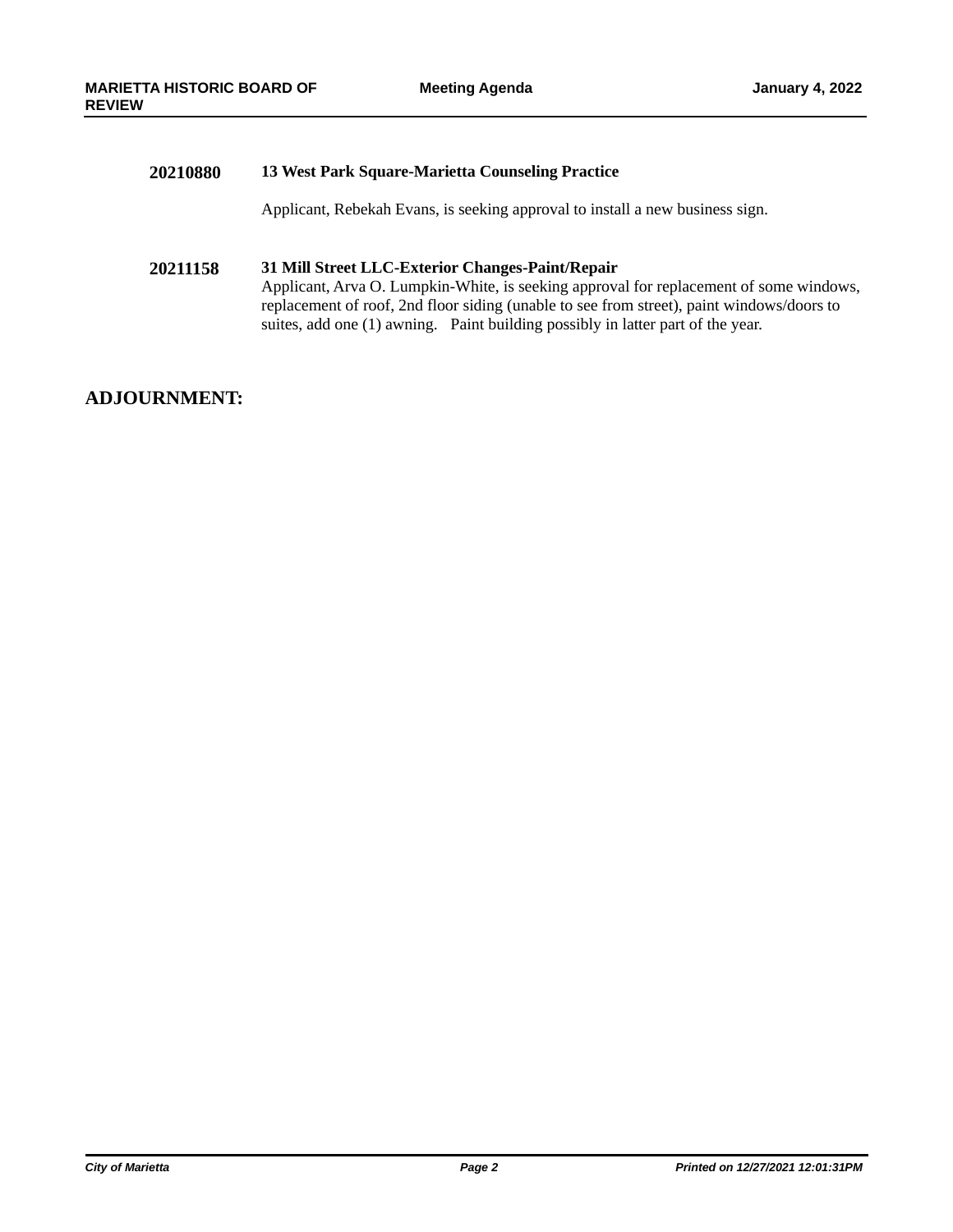#### **MARIETTA HISTORIC BOARD OF REVIEW** CERTIFICATE OF APPROVAL APPLICATION FOR SIGNS & AWNINGS

| 09/24/2021<br>Date:                                                                                                                                                                                                                                                                                                                                                                                                                                                                                                                                                                                                                                                                                                                                                                                                                                                                                                                                 |
|-----------------------------------------------------------------------------------------------------------------------------------------------------------------------------------------------------------------------------------------------------------------------------------------------------------------------------------------------------------------------------------------------------------------------------------------------------------------------------------------------------------------------------------------------------------------------------------------------------------------------------------------------------------------------------------------------------------------------------------------------------------------------------------------------------------------------------------------------------------------------------------------------------------------------------------------------------|
| Applicant: <b>CONFIRM REDEATE CARGINAL</b>                                                                                                                                                                                                                                                                                                                                                                                                                                                                                                                                                                                                                                                                                                                                                                                                                                                                                                          |
| Business Name: Marietta Counseling Practice                                                                                                                                                                                                                                                                                                                                                                                                                                                                                                                                                                                                                                                                                                                                                                                                                                                                                                         |
| Address of Project Location: 13 W Park Square Marietta, Ga 30060                                                                                                                                                                                                                                                                                                                                                                                                                                                                                                                                                                                                                                                                                                                                                                                                                                                                                    |
| Applicant's email: Revans@mariettacounselingpractice.com                                                                                                                                                                                                                                                                                                                                                                                                                                                                                                                                                                                                                                                                                                                                                                                                                                                                                            |
| Applicant's phone number: 404-358-6621                                                                                                                                                                                                                                                                                                                                                                                                                                                                                                                                                                                                                                                                                                                                                                                                                                                                                                              |
| * Applicant/Owner/or Representative Must Be Present at the Historic Board of Review Meeting                                                                                                                                                                                                                                                                                                                                                                                                                                                                                                                                                                                                                                                                                                                                                                                                                                                         |
| (Cortificates of Approval are granted in accordance with the Marietta Comprehensive Development Code, Article 7-8-8, Historic                                                                                                                                                                                                                                                                                                                                                                                                                                                                                                                                                                                                                                                                                                                                                                                                                       |
| District of the City of Marietta.)                                                                                                                                                                                                                                                                                                                                                                                                                                                                                                                                                                                                                                                                                                                                                                                                                                                                                                                  |
| Certificate of Approval is sought for (brief description): New buisness sign                                                                                                                                                                                                                                                                                                                                                                                                                                                                                                                                                                                                                                                                                                                                                                                                                                                                        |
| Estimated Completion Date: December 15, 2021                                                                                                                                                                                                                                                                                                                                                                                                                                                                                                                                                                                                                                                                                                                                                                                                                                                                                                        |
| Please provide with your application:                                                                                                                                                                                                                                                                                                                                                                                                                                                                                                                                                                                                                                                                                                                                                                                                                                                                                                               |
| Materials:<br>Photos or sketches of existing building (20 copies)<br>Sketches of proposed sign or awning (20 copies)<br>Black and white Paint chips/swatches of proposed color (20 copies)<br>Fabric samples of proposed awning (20 copies)<br>Information/Measurements:<br>Dimensions of building face: 11 <sup>'6</sup> ft. by 11 ft.<br>Dimensions of proposed sign or awning: 1'2 ft. by 2 ft.<br>To be installed:<br>X Beside door<br><b>X</b> Flat on façade<br>Above door/window<br>At right angle<br>Other:<br>For awnings, canopies, or projecting signs, please indicate the distance between the base<br>and the ground (clearance): $\qquad \qquad \mathfrak{m}.$<br>Property Owner's Name West Park Square LLC<br>* ON ORIGINAL *<br>Property Owner's Signature<br>Applicant's Signature:<br>10/13/2012<br>Date:<br>Sandra Lloyd, 205 Lawrence Street, Marietta, 30060 ph: 770-794-5669<br>Return to:<br>E-mail: slloyd@mariettaga.gov |
| <b>CERTIFICATE OF APPROVAL</b><br>(To be completed by Historic Board)                                                                                                                                                                                                                                                                                                                                                                                                                                                                                                                                                                                                                                                                                                                                                                                                                                                                               |
| <b>DENIED</b><br><b>APPROVED</b><br><b>Action of Historic Board of Review:</b>                                                                                                                                                                                                                                                                                                                                                                                                                                                                                                                                                                                                                                                                                                                                                                                                                                                                      |
| Variance or Stipulation: Variance or Stipulation:                                                                                                                                                                                                                                                                                                                                                                                                                                                                                                                                                                                                                                                                                                                                                                                                                                                                                                   |
| Chairman: Chairman Chairman Chairman Chairman Chairman Chairman Chairman Chairman Chairman Chairman Chairman Chairman Chairman Chairman Chairman Chairman Chairman Chairman Chairman Chairman Chairman Chairman Chairman Chair                                                                                                                                                                                                                                                                                                                                                                                                                                                                                                                                                                                                                                                                                                                      |
| Jobled "11/21, 11/29<br>Applicant not in<br>Date Approved: experience and a series of the series of the series of the series of the series of the series of the series of the series of the series of the series of the series of the series of the series of the series o                                                                                                                                                                                                                                                                                                                                                                                                                                                                                                                                                                                                                                                                          |
|                                                                                                                                                                                                                                                                                                                                                                                                                                                                                                                                                                                                                                                                                                                                                                                                                                                                                                                                                     |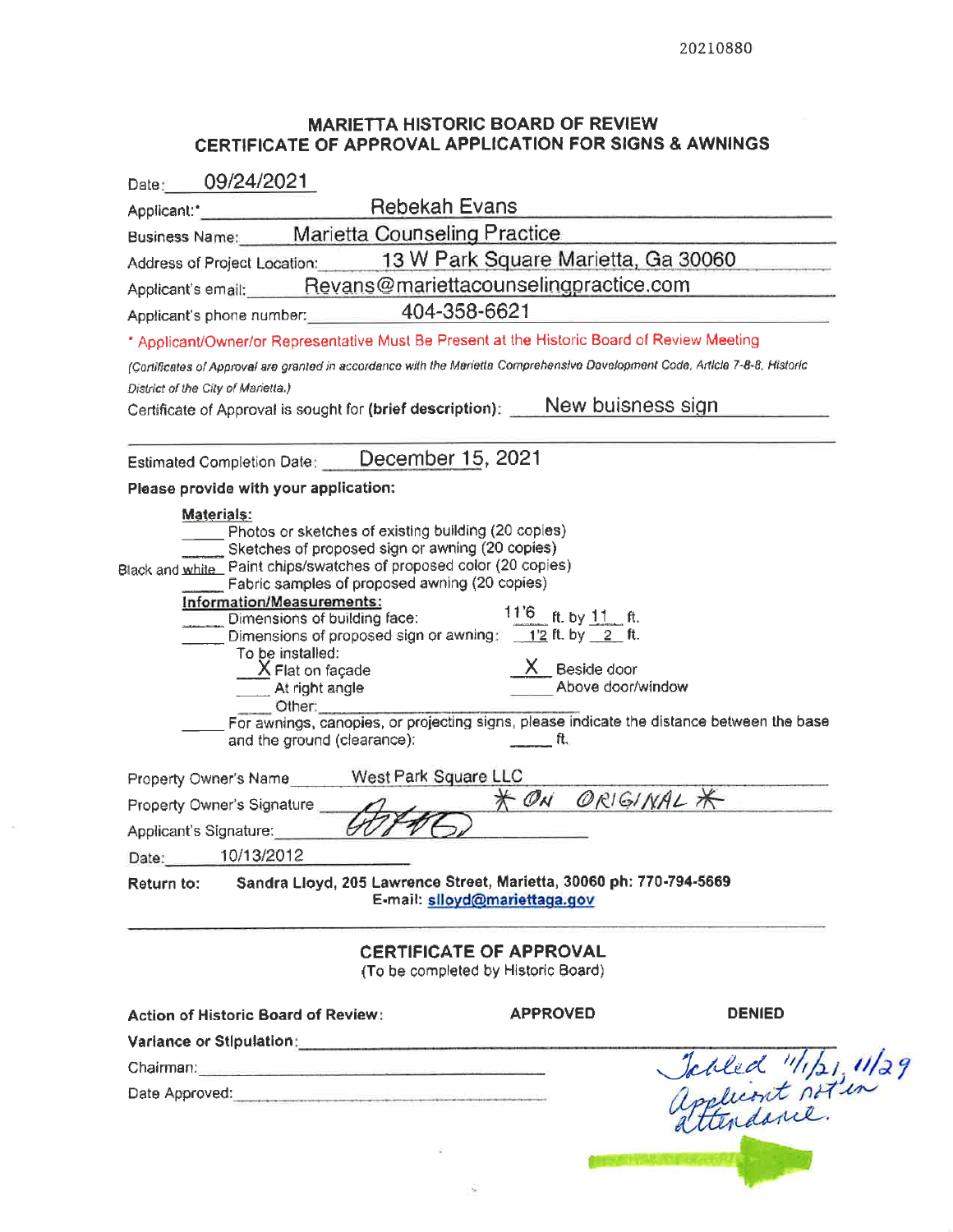| DENIED       | <b>APPROVED</b>                                                                             | (To be completed by Historic Board)                                                                                          | Action of Historic Board of Neview: |
|--------------|---------------------------------------------------------------------------------------------|------------------------------------------------------------------------------------------------------------------------------|-------------------------------------|
|              |                                                                                             | <b>CERTIFICATE OF APPROVAL</b>                                                                                               |                                     |
|              |                                                                                             | Sandra Lloyd, 205 Lawrence Street, Marietta, 30060 ph: 770-794-5669<br>E-mail: slloyd@mariettaga.gov                         | Return to:                          |
|              |                                                                                             | 10/13/2012                                                                                                                   | Date:                               |
|              |                                                                                             |                                                                                                                              | Applicant's Signature               |
| 404.667.8118 |                                                                                             |                                                                                                                              | Property Owner's Signature          |
|              |                                                                                             | West Park Square LLC                                                                                                         | <b>Property Owner's Name</b>        |
|              |                                                                                             | and the ground (clearance):<br>For awnings, canopies, or projecting signs, please indicate the distance between the base     |                                     |
|              |                                                                                             | Other:                                                                                                                       |                                     |
|              | $\bm{\times}$<br><b>Beside door</b><br>Above door/window                                    | K Flat on façade<br>At right angle                                                                                           |                                     |
|              |                                                                                             | To be installed:                                                                                                             |                                     |
|              | 9.11<br>$\frac{128}{2}$ kg by $\frac{2}{2}$<br>$\frac{11}{2}$ kg $\frac{11}{2}$<br>ั∌<br>`≓ | Dimensions of proposed sign or awning:<br>Dimensions of building face:                                                       |                                     |
|              |                                                                                             | Information/Measurements:<br>Fabric samples of proposed awning (20 copies)                                                   |                                     |
|              |                                                                                             | Paint chips/swatches of proposed color (20 copies)<br>Sketches of proposed sign or awning (20 copies)                        | <b>Black and white.</b>             |
|              |                                                                                             | Photos or sketches of existing building (20 copies)                                                                          | Materials:                          |
|              |                                                                                             | Please provide with your application:                                                                                        |                                     |
|              |                                                                                             | December 15, 2021                                                                                                            | Estimated Completion Date           |
|              | <b>New buisness sign</b>                                                                    | Certificate of Approval is sought for (brief description):                                                                   |                                     |
|              |                                                                                             |                                                                                                                              | District of the City of Marietta.)  |
|              |                                                                                             | (Carilicates of Approval are granted in accordance with the Manietta Comprehensive Development Code, Article 7-8-8, Historic |                                     |
|              |                                                                                             | Applicate/Oxner/Oxner/Department of the Strate Present at the Historic Board of Review Messing                               |                                     |
|              |                                                                                             | 104-358-6621                                                                                                                 | Applicant's phone number;           |
|              |                                                                                             | Revans@mariettacounselingpractice.com                                                                                        | Applicant's email:                  |
|              | 6a<br>30060                                                                                 | 13 W Park Square Marietta,                                                                                                   | Address of Project Location:        |
|              |                                                                                             | Marietta Counseling Practice                                                                                                 | <b>Business Name:</b>               |
|              |                                                                                             | <b>Rebekah Evans</b>                                                                                                         | Applicant:                          |
|              |                                                                                             |                                                                                                                              | Date:<br>1202/72/60                 |

Variance or Stipulation: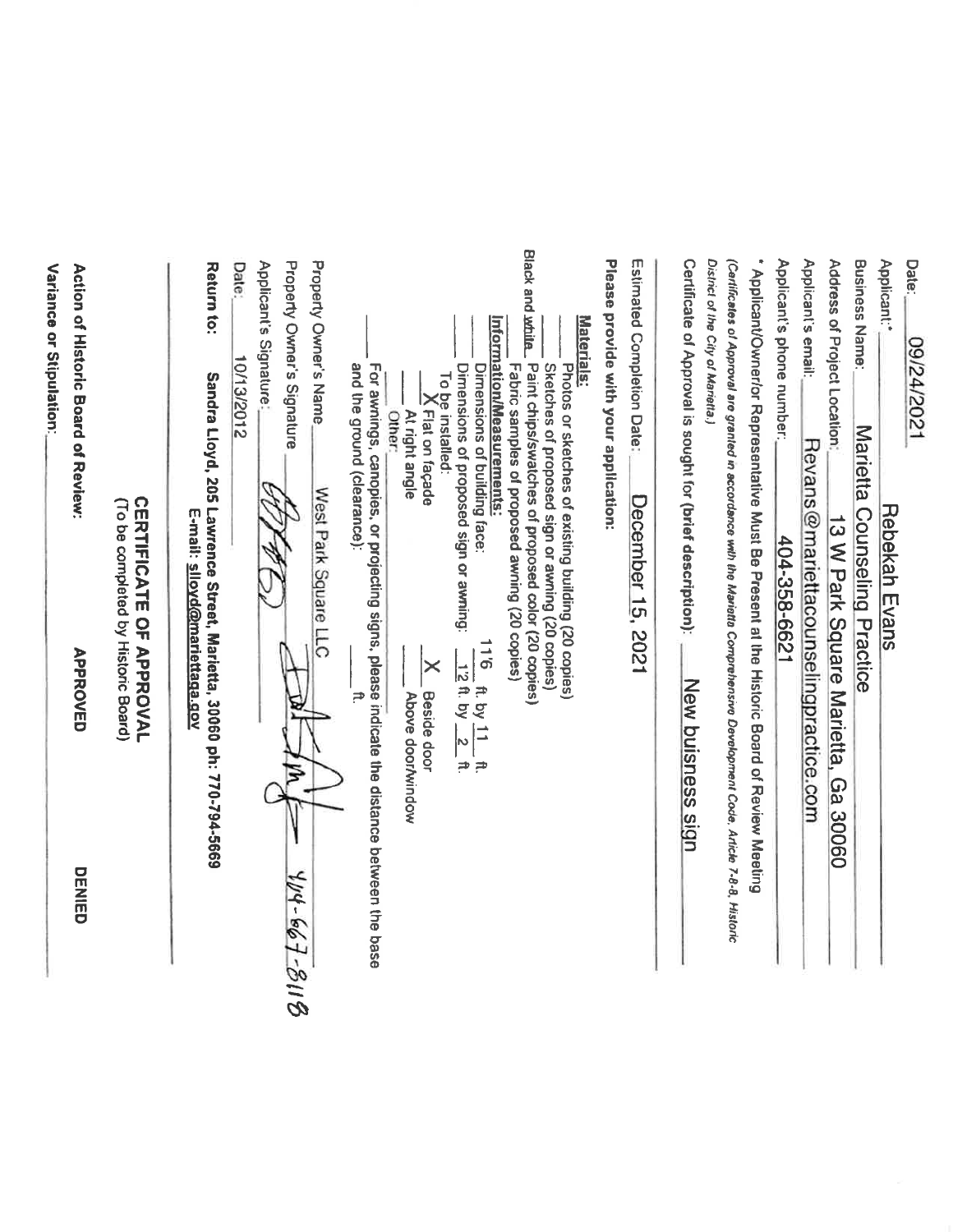COUNSELING

 $\left($ 

THE PLATFORM

55

শ্ব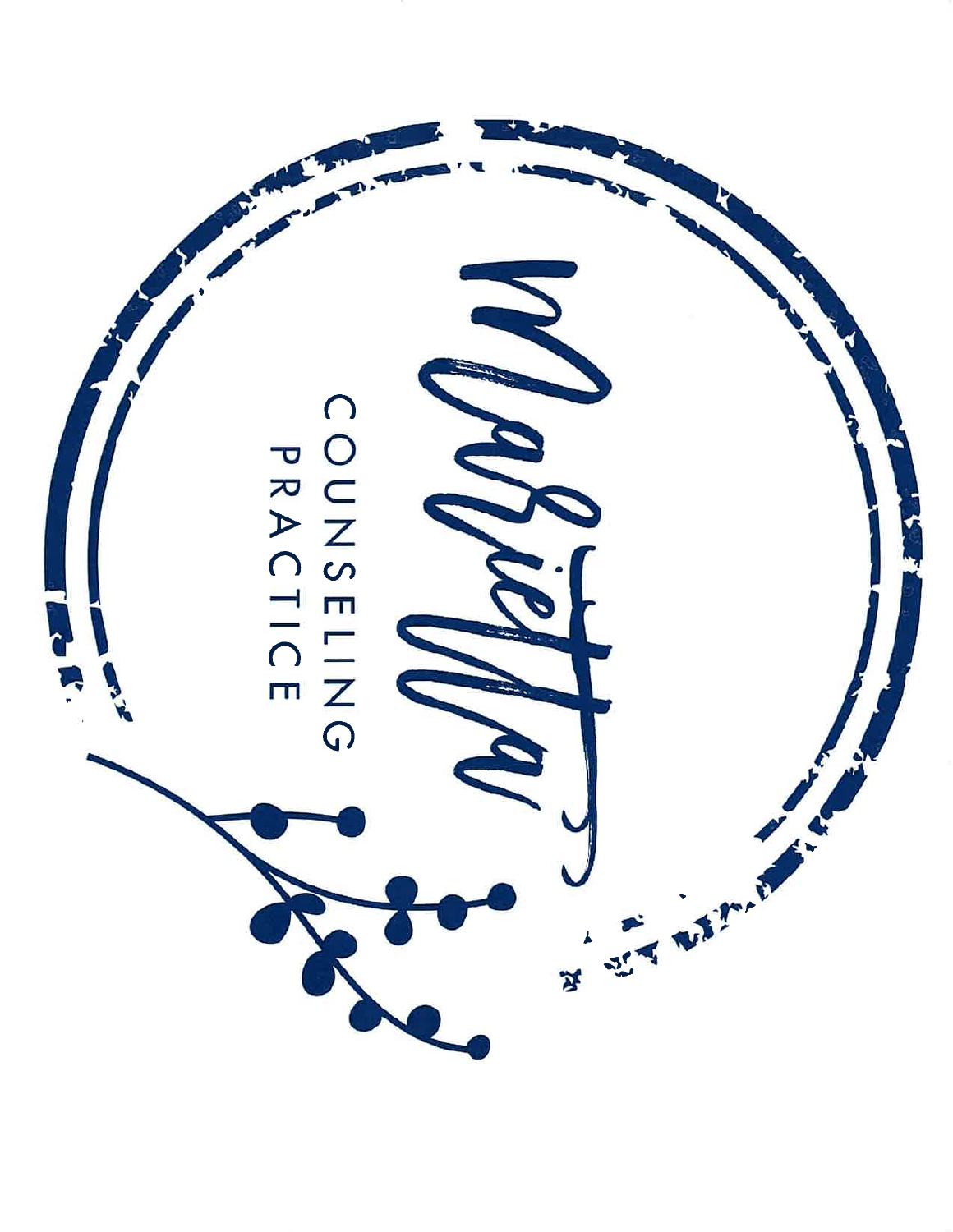

#### **MARIETTA HISTORIC BOARD OF REVIEW**

205 Lawrence Street Phone: 770.794.5669 Marietta, GA 30060 Fax: 770.794.5655

November 30, 2021

Rebekah Evans Marietta Counseling Practice 13 W Park Sq. Marietta, GA 30060

#### 13 West Park Square-Marietta Counseling Practice - Signs and Awnings Re:

The Marietta Historic Board of Review (HBR) TABLED the attached Certificate of Approval at their November 29, 2021 meeting.

# The next HBR meeting is scheduled for TUESDAY January 4, 2022 at 4:00PM.

Please give Development Services a call if you have any questions.

Sincerely,

Sandra Lloyd

Administrative Assistant Secretary to the Historic Board of Review Department of Development Services City of Marietta, GA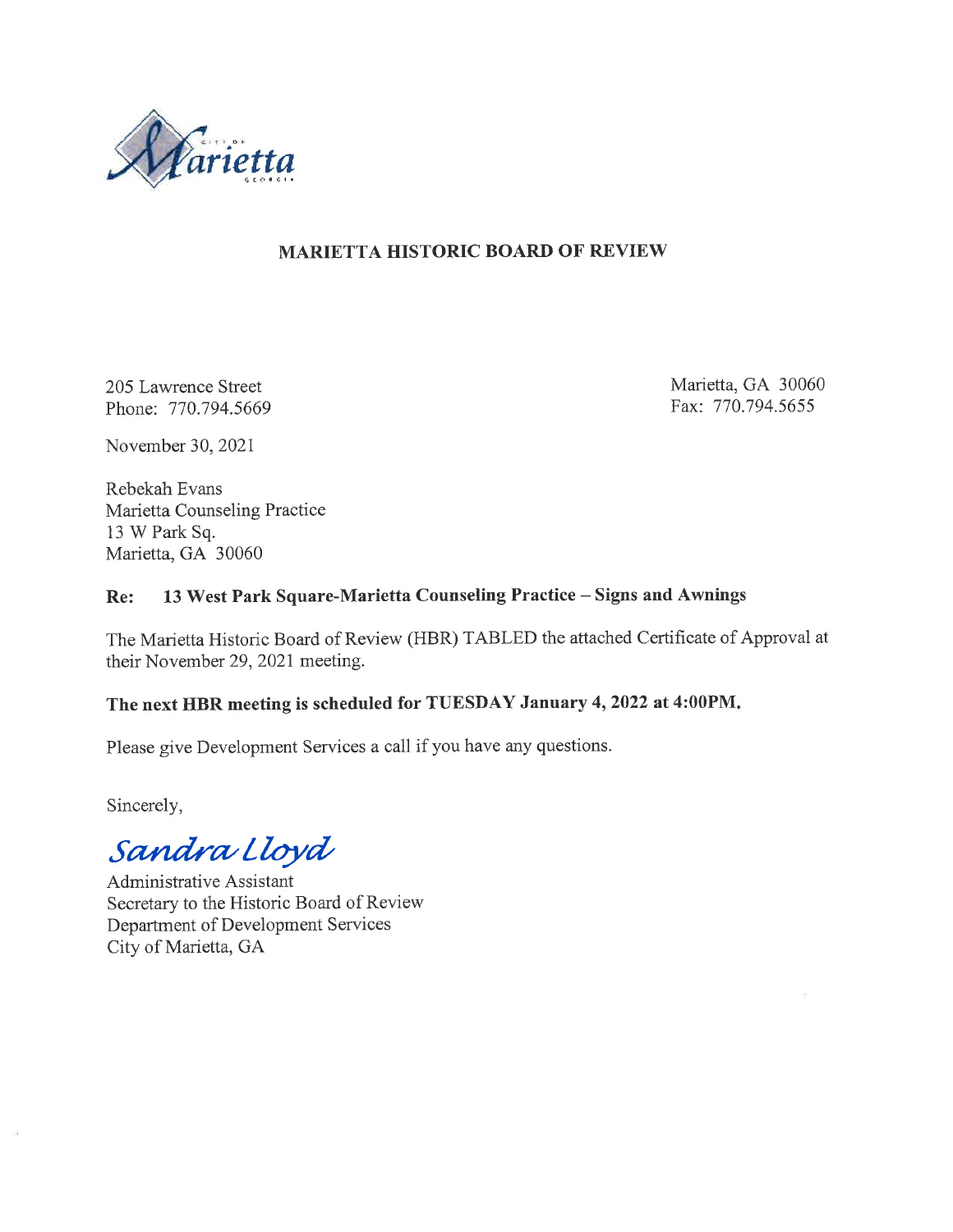

#### **MARIETTA HISTORIC BOARD OF REVIEW**

205 Lawrence Street Phone: 770.794.5669 Marietta, GA 30060 Fax: 770.794.5655

November 2, 2021

Rebekah Evans Marietta Counseling Practice 13 W Park Sq. Marietta, GA 30060

#### Re: 13 West Park Square-Marietta Counseling Practice - Signs and Awnings

The Marietta Historic Board of Review HBR) TABLED the attached Certificate of Approval at their November 1, 2021 meeting. The applicant/owner was not present at the Historic Board of Review meeting.

The next meeting of the HBR will take place on November 29, 2021 at 4:00PM in the afternoon: Marietta City Hall Council Chamber, 205 Lawrence Street. Please plan to be present at that time.

Please give Development Services a call if you have any questions.

Sincerely,

Sandra Lloyd

**Administrative Assistant** Secretary to the Historic Board of Review Department of Development Services City of Marietta, GA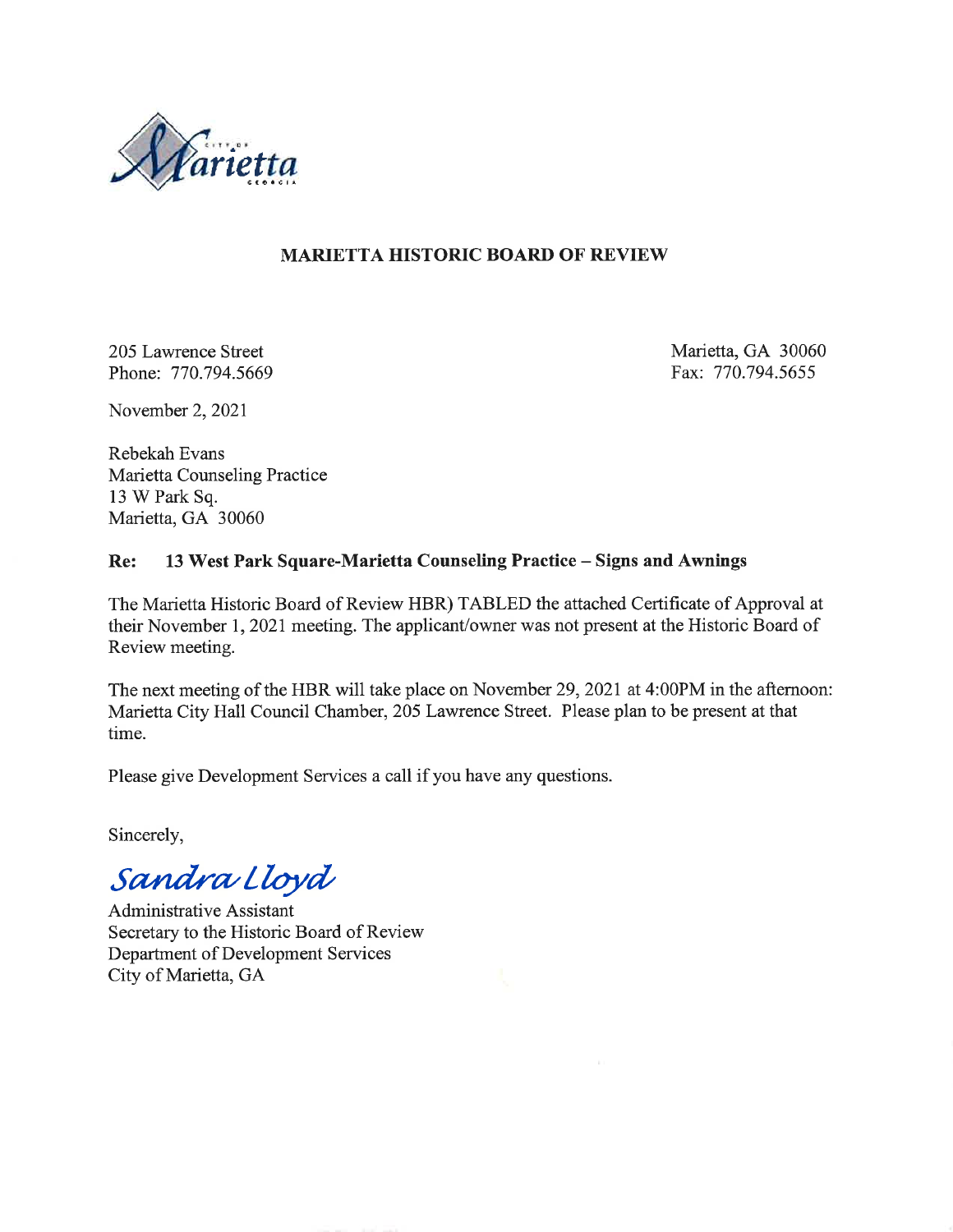### **MARIETTA HISTORIC BOARD OF REVIEW** CERTIFICATE OF APPROVAL APPLICATION FOR EXTERIOR CHANGES

| $umbkin-White$<br>Date: $Dec. 21, 2021$ Applicant: $Arva O.$                                                                                                                                                                                                                                                                                                                                                                                                                                                                                                                                                                                                                                                                                                            |
|-------------------------------------------------------------------------------------------------------------------------------------------------------------------------------------------------------------------------------------------------------------------------------------------------------------------------------------------------------------------------------------------------------------------------------------------------------------------------------------------------------------------------------------------------------------------------------------------------------------------------------------------------------------------------------------------------------------------------------------------------------------------------|
| street<br>Business Name: 31                                                                                                                                                                                                                                                                                                                                                                                                                                                                                                                                                                                                                                                                                                                                             |
| Address of Project Location: 31 Mill<br>Street, Marietta<br>30060                                                                                                                                                                                                                                                                                                                                                                                                                                                                                                                                                                                                                                                                                                       |
| Lumpkin. white @ Omail. com<br>Applicant's Email:                                                                                                                                                                                                                                                                                                                                                                                                                                                                                                                                                                                                                                                                                                                       |
| (4.04)<br>822<br>Applicant's Phone Number:                                                                                                                                                                                                                                                                                                                                                                                                                                                                                                                                                                                                                                                                                                                              |
| *Ovner/Applicant/or Representative Must Be Present at the Historic Board of Review Meeting                                                                                                                                                                                                                                                                                                                                                                                                                                                                                                                                                                                                                                                                              |
| (Certificates of Approval are granted in accordance with the Marietta Comprehensive Development Code, Article 7-8-8, Historic District)                                                                                                                                                                                                                                                                                                                                                                                                                                                                                                                                                                                                                                 |
| Certificate of Approval is sought for:<br><b>Exterior Remodeling</b><br>Exterior Repair<br>Exterior Paint $\sqrt{}$<br>New Construction<br>Demolition                                                                                                                                                                                                                                                                                                                                                                                                                                                                                                                                                                                                                   |
| some windows, Replacement<br>Replacement a<br><b>Brief description of project:</b><br>siding Lunable<br>to see from<br>doors to suites, add awning.<br>WIndowG<br>June 2022<br><b>Estimated Completion Date:</b>                                                                                                                                                                                                                                                                                                                                                                                                                                                                                                                                                        |
| Please provide with your application:<br>The following information is required for new construction or demolition, including additions, or changes to the<br>building façade. Please submit 20 COPIES with your application:<br>Building plans or proposed alterations and plans for re-use, if appropriate<br>Plats drawn to scale and showing north arrow, district, land lot and parcel number, all property lines, location of<br>羀<br>buildings and other structures, creeks and easements, setback lines or other requirements indicating the areas for<br>which the certificate is sought<br>Photographs of existing building, if applicable<br>в<br>For exterior paint, repair, remodeling and/or appurtenances, please submit 20 COPIES with your application: |
| Color samples of paint<br>目<br>Sketch of exterior of building as it is now and with proposed changes<br>a<br>Measurements of proposed changes<br>n<br>Samples or detailed descriptions of materials to be used<br>a                                                                                                                                                                                                                                                                                                                                                                                                                                                                                                                                                     |
| -White<br>ATYA<br>Property Owner's Name<br>$\mathcal{Z}$<br>Date:<br>Property Owner's Signature<br>22 2 <br>12<br>Date:<br>Applicant's Signature                                                                                                                                                                                                                                                                                                                                                                                                                                                                                                                                                                                                                        |
| Sandra Lloyd, 205 Lawrence Street, Marietta, 30060 ph: 770-794-5669<br><b>Return to:</b><br>E-mail: slloyd@mariettaga.gov                                                                                                                                                                                                                                                                                                                                                                                                                                                                                                                                                                                                                                               |
| <b>CERTIFICATE OF APPROVAL</b><br>(To be completed by Historic Board of Review Chairperson)                                                                                                                                                                                                                                                                                                                                                                                                                                                                                                                                                                                                                                                                             |
| Denied<br>Approved<br>Action of Historic Board of Review:                                                                                                                                                                                                                                                                                                                                                                                                                                                                                                                                                                                                                                                                                                               |
| Variance or Stipulation:                                                                                                                                                                                                                                                                                                                                                                                                                                                                                                                                                                                                                                                                                                                                                |
| Chairman:<br>the control of the control of the control of the control of the control of                                                                                                                                                                                                                                                                                                                                                                                                                                                                                                                                                                                                                                                                                 |
| Date Approved:                                                                                                                                                                                                                                                                                                                                                                                                                                                                                                                                                                                                                                                                                                                                                          |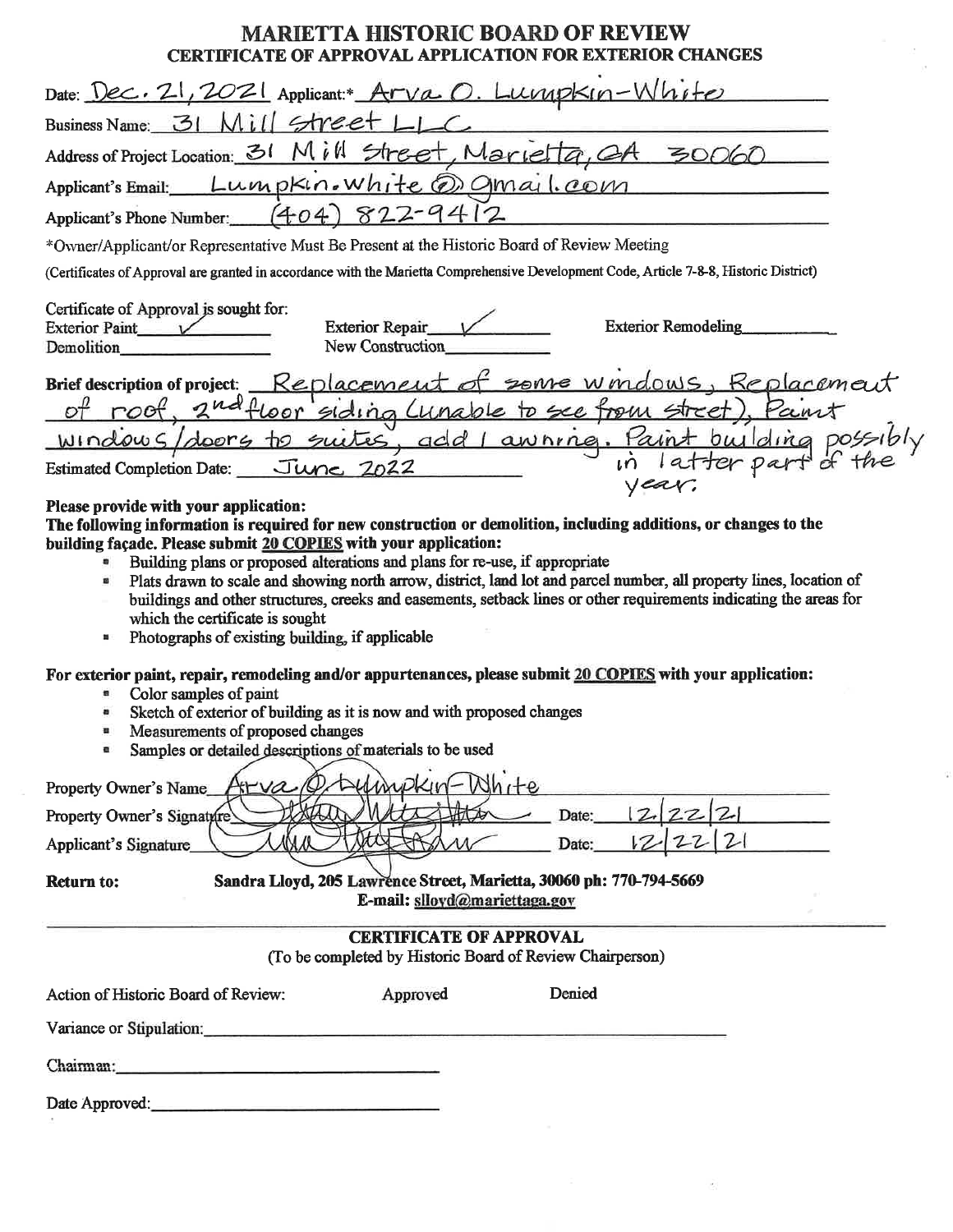Marietta Historic Board of Review January 2022 Meeting

For approval: The Marietta Depot | 31 Mill Street | Marietta, GA 30060 Owner: 31 Mill Street. LLC Representative: Arva O. Lumpkin-White

#### Scope of Renovation/Repair

Repair:

- 1) Total Replacement of existing rubber flat roof to be replaced with white 60 mil TPO (flat roofing material). Standard commercial roofing. It is the same as the predominant commercial roofing product on most businesses, to include Marietta Square.
- 2) Replace existing  $2^{nd}$  floor roofing with gray 30 year architectural asphalt shingle roofing of the same look/color as is existing.) The top of the roof on the  $2^{nd}$  floor roof is the only part that is somewhat visible from the street. Siding on the 2<sup>nd</sup> floor space will be replaced with Hardiplank lap siding in same configuration and color as is existing. Color will be a gray color (SW Roycroft Pewter).

 $*2<sup>nd</sup>$  floor of the building is not visible from the street.

- 3) Replace existing windows on alley side of the building in the same size as existing windows with a change of material from wood to black aluminum storefront.
- 4) Replace existing windows on the courtyard/park side of the building in the same size as existing windows with a change of material from wood to black aluminum storefront.

**FRONT OF THE BUILDING FACADE** Painting the existing windows / doors.

Suite 100 Cool Beans Coffee

Continue the black trim on the windows of the remaining portions of the space that is existing. SW 0057 (Chinese Red) door. Color from the SW Historical collection.

Suite 300 Nail Salon Windows and door SW 7618 Deep Sea Dive

Suite 400 Windows SW 7008 Alabaster Door SW Different Gold

Suite 500 Door SW 7618 Deep Sea Dive

Suite 600 Stucco side of the building SW 2848 Roycroft Pewter The space has one window and it is the only space with no awning. A black awning will be added over the existing window.

PAINTING OF THE ENTIRE BUILDING Sometime in 2022 we will paint the entire building and bricks SW 7008 Alabaster.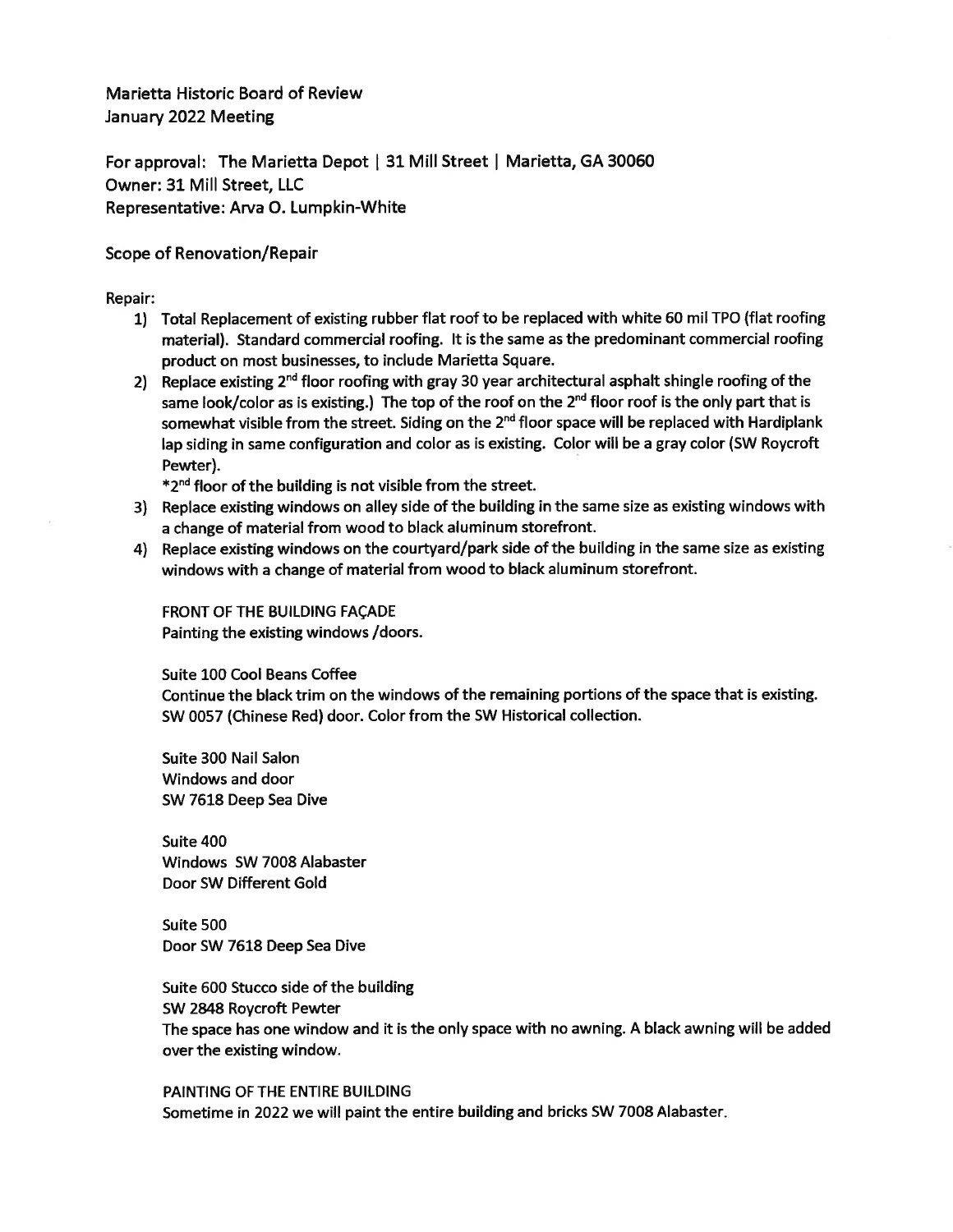





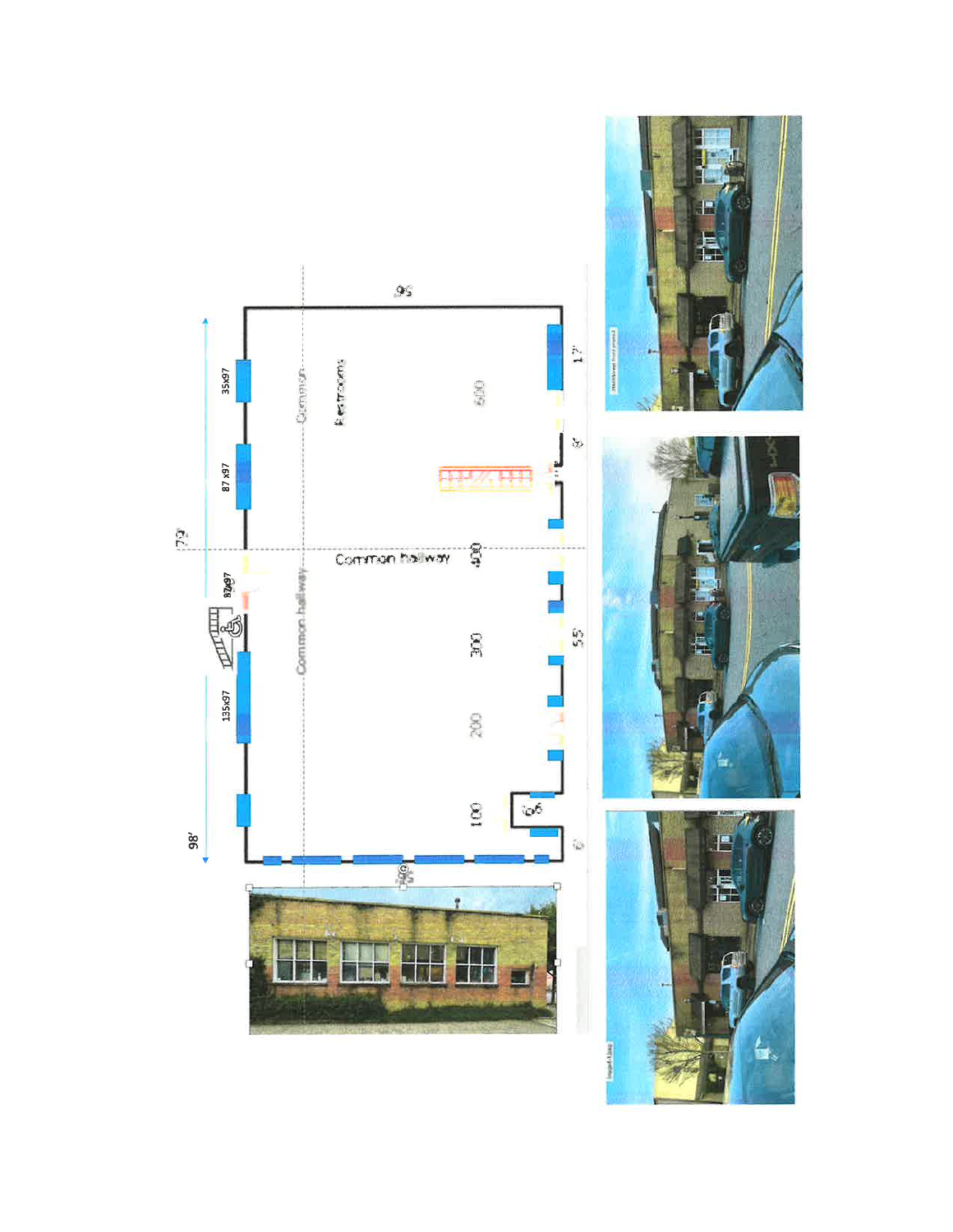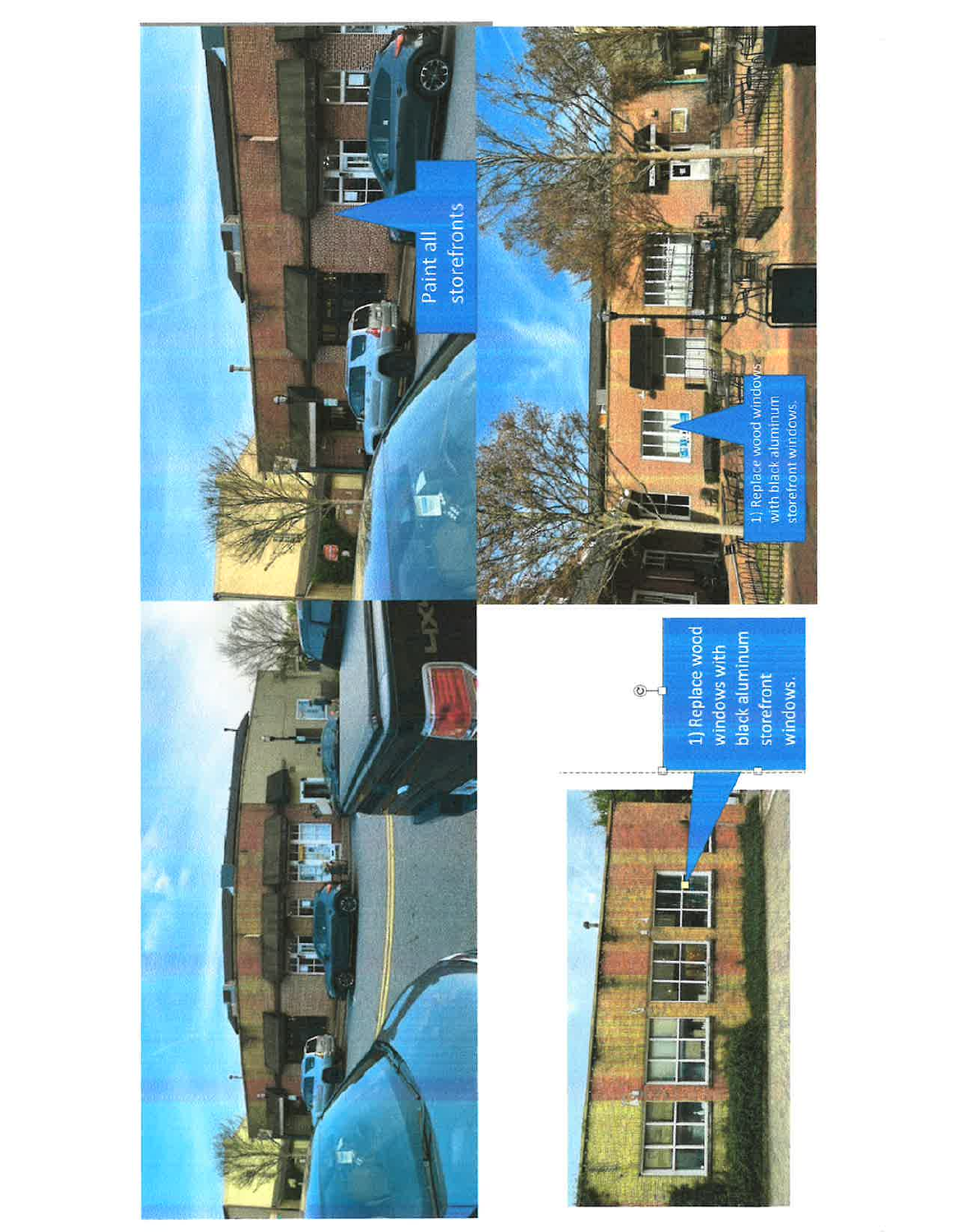